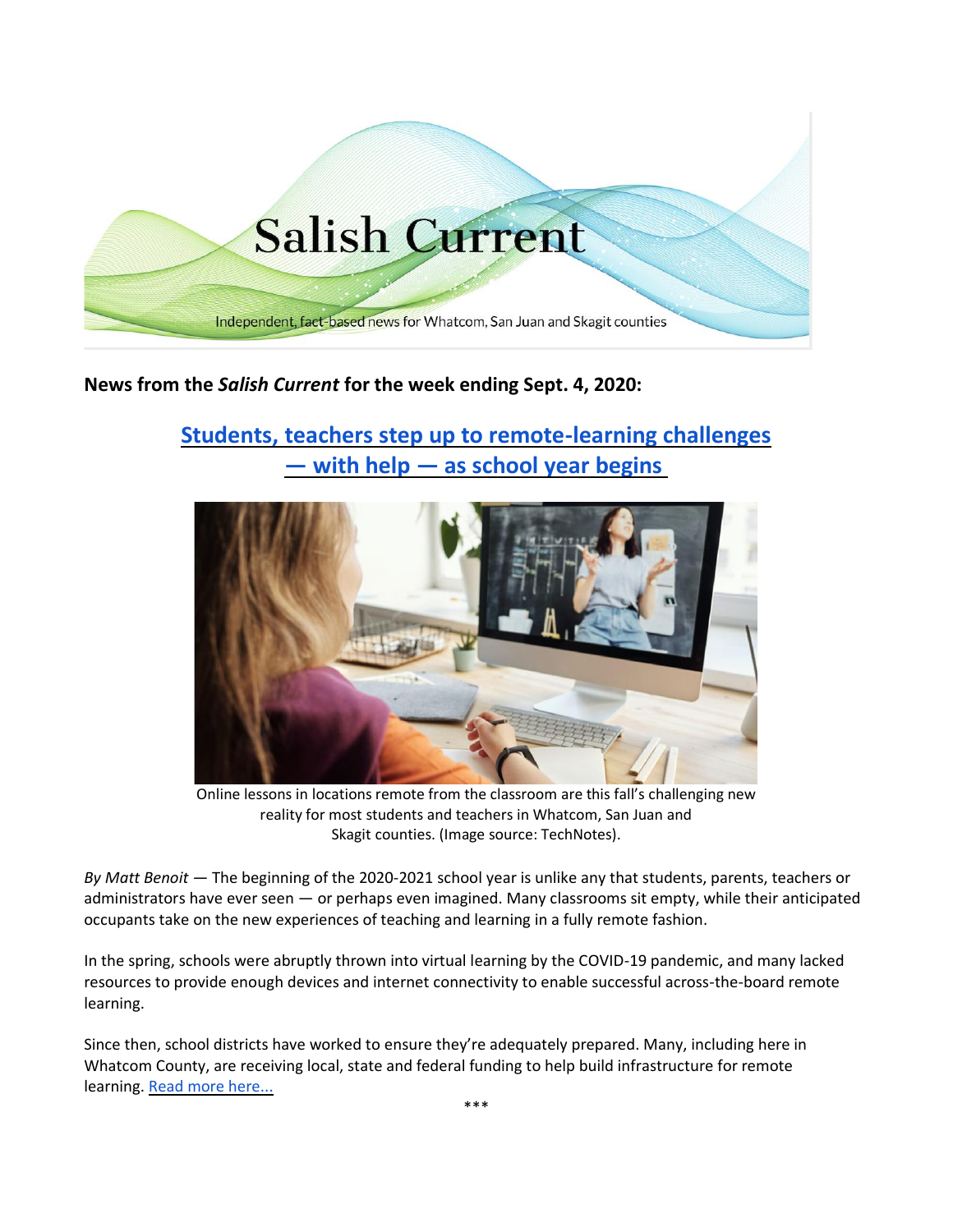Salish Current *affirms its commitment to work for truth, justice, equality and healing for all people. #SayTheirNames #BlackLivesMatter #NoJusticeNoPeace*

\* \* \*

# **News from around the region...**

## **Health & Safety**

• The Whatcom County Public Health Advisory Board voted unanimously at its Thursday morning meeting to send a resolution declaring racism as a public health crisis to the Whatcom County Council, which sits as the Whatcom County Health Board. [\(Bellingham Herald\)](https://www.bellinghamherald.com/news/local/article245465330.html)

### **Education**

• The Anacortes School District and the Samish Nation will begin introducing a curriculum called "Since Time Immemorial: Tribal Sovereignty in Washington State" to teach students about the history of the area and the native peoples who have called it home for thousands of years. (Skagit Valley [Herald/paywall\)](https://www.goskagit.com/anacortes/news/curriculum-brings-tribal-education-into-schools/article_e7d4b8b4-ec93-11ea-9d30-e77ef69f14e0.html)

#### **Government**

- U.S. representatives Suzan DelBene (WA-01) and Collin Peterson (MN-07), her counterpart from Minnesota, have written to the Honorable Bill Blair, the Canadian Minister of Public Safety and Emergency Preparedness, asking the Canadian government to provide more advance notice of border policy changes and an exemption allowing travel from the exclave communities of Point Roberts and the Northwest Angle in Minnesota through Canada to access the rest of the U.S. [\(The Northern Light\)](https://www.thenorthernlight.com/stories/us-representatives-join-forces-in-calling-for-more-flexibility-for-point-roberts,11395?)
- The U.S. Navy has agreed to pay legal fees and provide requested documents to settle a public access lawsuit filed by Citizens of Ebey's Reserve that claimed the Navy delayed or withheld production of several documents pertaining to the Navy's EA-18G "Growler" aircraft sought by the group as part of its effort to win an injunction to limit Growler training on Whidbey Island. [\(Anacortes American\)](https://www.goskagit.com/anacortes/news/citizens-of-ebey-s-reserve-wins-legal-fees-documents-in-lawsuit/article_b422b94a-ed1e-11ea-a793-bbadc9bd59b3.html)

#### • City of Bellingham

- o Councilmembers Gene Knutson and Daniel Hammill moved to request the mayor's office to bring forth a report on how the Administration handles complaints. The motion carried 7-0 on Aug. 24.
- o Councilmember Daniel Hammill reported on Aug. 24 that the Law Enforcement Assisted Diversion Program from Whatcom County Prosecutor's Office will begin in September. This program will help to divert people out of the criminal justice system and into care that is appropriate for their individual situations.
- o Councilmember Pinky Vargas reported to the council that the city faces an 8% revenue shortfall due to the pandemic which will require cuts in the city budget. (Bellingham [Herald\)](https://www.bellinghamherald.com/news/politics-government/article245396005.html)
- $\circ$  The next meeting of the Bellingham City Council is scheduled for Sept. 14, 7 pm.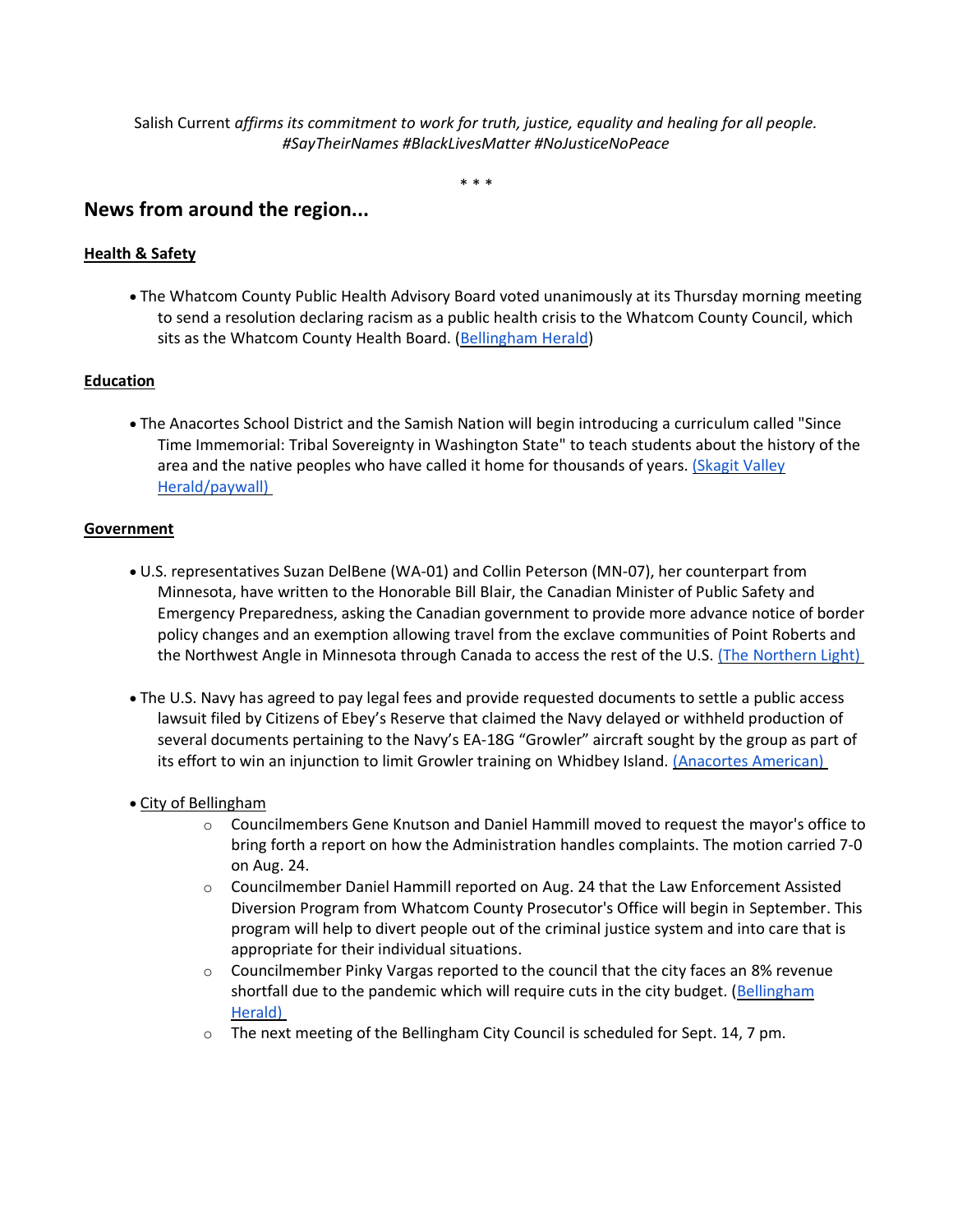#### • Whatcom County

oThe next meeting of the Whatcom County Council is scheduled for Sept. 15, 7 pm.

#### • Port of Bellingham

- oThe Sept. 1 meeting of the Port Commission can be viewed on [YouTube.](https://www.youtube.com/watch?v=ZmWGx4CqpUw)
- oThe next meeting of the Port of Bellingham commissioners is scheduled for Sept. 15.
- City of Mount Vernon finance director Doug Volesky reported that while sales tax revenues did not drop as much as expected, they will be 25% less than originally forecasted by the end of the year. [\(Skagit](https://www.goskagit.com/news/local_news/mount-vernon-revises-financial-outlook/article_9d67cc6e-8f9c-5ff7-afb1-3634e86a31f0.html)  [Valley Herald/playwall\)](https://www.goskagit.com/news/local_news/mount-vernon-revises-financial-outlook/article_9d67cc6e-8f9c-5ff7-afb1-3634e86a31f0.html)
- Local elected officials Rep. Debra Lekanoff (D-40), Sen. Liz Lovelett (D-40), Friday Harbor mayor Farhad Ghatan and San Juan County commissioner Jamie Stephens discussed a slew of state and local issues on a mid-September Zoom forum sponsored by the Orcas Women's Coalition. [\(Islands Weekly\)](https://www.islandsweekly.com/news/a-conversation-with-local-elected-officials/)

#### **Nature**

- Invasive European green crabs have invaded Samish Bay in Skagit County. After a few were found in 2019 at Taylor Shellfish Farm, this year 88 have been found. [\(Skagit Valley Herald/paywall\)](https://www.goskagit.com/news/local_news/fight-underway-against-invasive-crab-in-samish-bay/article_bb6dc001-6fd6-5c69-ac6d-6e0dbda98ed4.html) Four green crabs were found this week in neighboring Padilla Bay National Estuarine Research Reserve[.\(Skagit Valley Herald/paywall\)](https://www.goskagit.com/news/more-green-crabs-found-in-padilla-bay/article_9c7b4420-bd4f-5e9d-9c83-7c853b52f0e4.html)
- Asian giant hornet sightings continue in Birch Bay as workers start appearing for the fall. The two most recent sightings occurred Aug. 18 and 19, bringing the total count of confirmed hornet detections in Washington state to nine. [\(The Northern Light\)](https://www.thenorthernlight.com/stories/more-asian-giant-hornet-sightings-in-birch-bay,11398?)

## **Community**

• A free, first-come first-served passenger ferry funded by the Port of Bellingham to provide transport from Point Roberts to Blaine has proven so popular that a larger boat will be used on a twice-a-week schedule. (NW News Network) See also: "'I Am Stuck Until That Border Opens': Marooned in Paradise" [\(NY Times\)](https://www.nytimes.com/2020/09/01/us/coronavirus-point-roberts-washington-canada.html)

• Swinomish fisherman Michael Smith Jr. spent three days adrift on a stranded boat that floated into Canadian waters in mid-August and was held for six days in BC until being allowed to return home. [\(Skagit Valley Herald/paywall\)](https://www.goskagit.com/news/local_news/missing-fisherman-survives-rough-couple-of-days/article_ac9d421e-dd2a-528d-ba2c-6b0fe9b28470.html)

• The Whatcom County Public Utility District No. 1 Board met in mid-August with the representatives of the Skagit Utility District, Port of Bellingham, City of Bellingham and a local citizen advocate to discuss local broadband internet access and what attempts have been made to improve it. [\(My Ferndale](https://myferndalenews.com/rural-internet-challenges-magnified-under-stay-at-home-mandates_106659/)  [News\)](https://myferndalenews.com/rural-internet-challenges-magnified-under-stay-at-home-mandates_106659/) See also: "Students, teachers step up to remote-learning challenges — with help — as school year begins" [\(Salish Current\)](https://salish-current.org/2020/09/04/students-teachers-step-up-to-remote-learning-challenges-as-school-year-begins/)

• Twenty-six childcare providers in the county will receive grants totaling \$670,316 from CARES Act funds pooled by Whatcom County and the City of Bellingham as the Whatcom ReStart grant program. [\(Lynden Tribune/paywall\)](https://www.lyndentribune.com/news/whatcom-ymca-largest-of-childcare-grant-recipients-in-all-26-local-providers-will-get-670/article_ea541d38-eeb8-11ea-862b-63f1524882ef.html)